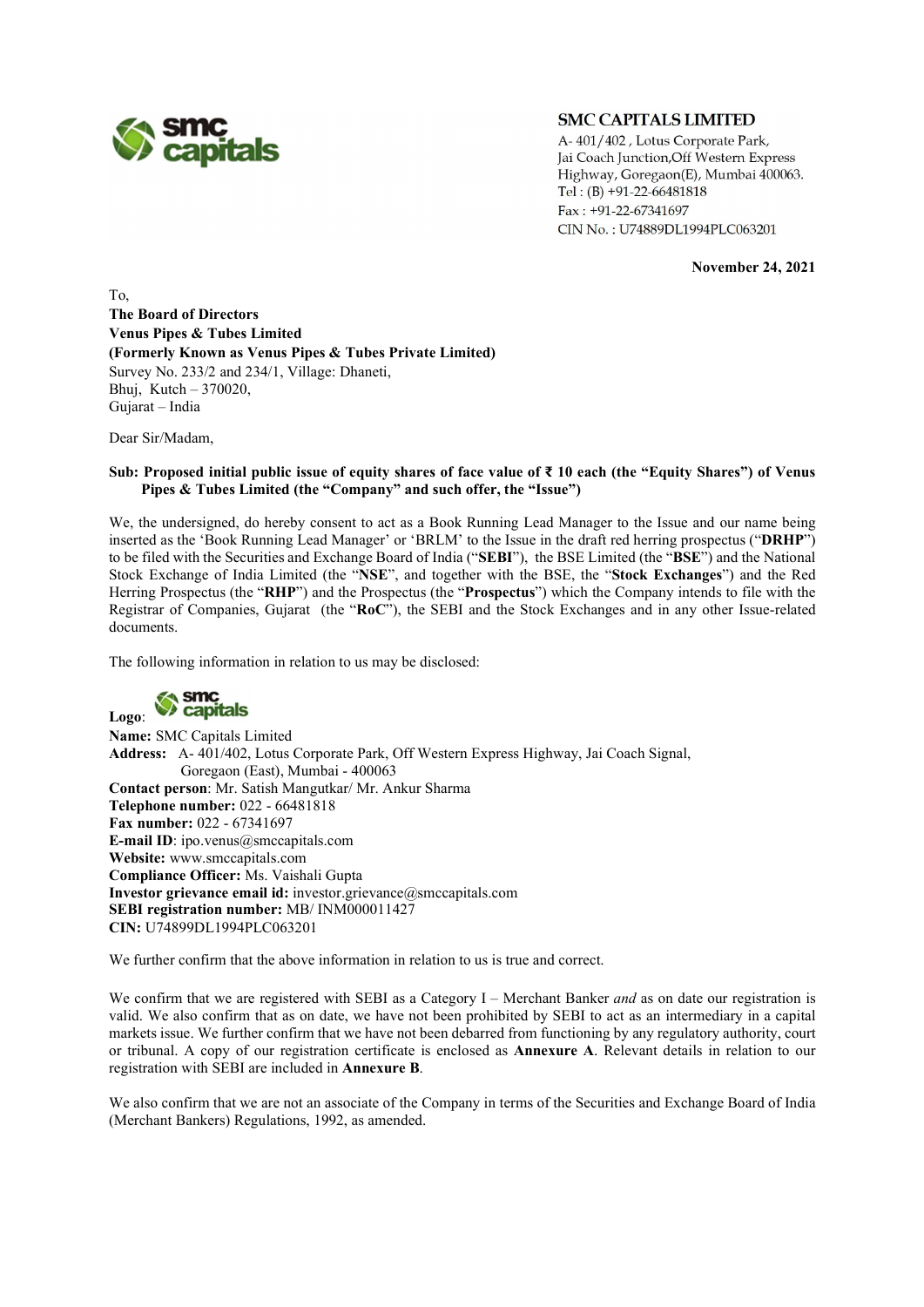

# **SMC CAPITALS LIMITED**

A-401/402, Lotus Corporate Park, Jai Coach Junction, Off Western Express Highway, Goregaon(E), Mumbai 400063. Tel:  $(B) +91-22-66481818$ Fax: +91-22-67341697 CIN No.: U74889DL1994PLC063201

We confirm that we will immediately inform the Company of any changes to the information stated in this letter until the date when the Equity Shares receive final listing and trading approval from the Stock Exchanges and commence trading on the Stock Exchanges. In the absence of any communication in this regard, the information stated in this letter should be taken as updated information until the date of commencement of listing and trading of the Equity Shares issued pursuant to the Issue on the Stock Exchanges.

Further, except as disclosed below, as on the date of the DRHP, we confirm that we and our associates do not hold any Equity Shares of the Company.

### 'NIL'

This letter may be relied on by the Company and the legal counsel in relation to the Issue. We authorize you to deliver this letter of consent to SEBI, the Stock Exchanges, the RoC pursuant to the provisions of Section 26 and 32 of the Companies Act, 2013 and the rules and regulations made there under, or any other governmental or regulatory authority as may be required.

All capitalized terms not defined herein would have the same meaning as attributed to them in the DRHP of the Company.

Yours faithfully,

For SMC Capitals Limited

Authorized Signatory Name: Satish Mangutkar Designation: Vice President – Investment Banking

Place: Mumbai

Encl.: As above

CC:

## Legal Counsel to the Issue

#### L&L Partners

(formerly Luthra and Luthra Law Offices) 20th Floor, Tower 2 Unit A2, One International Centre (formerly Indiabulls Finance Centre) Elphinstone Road Senapati Bapat Marg, Lower Parel Mumbai 400 013 Maharashtra, India